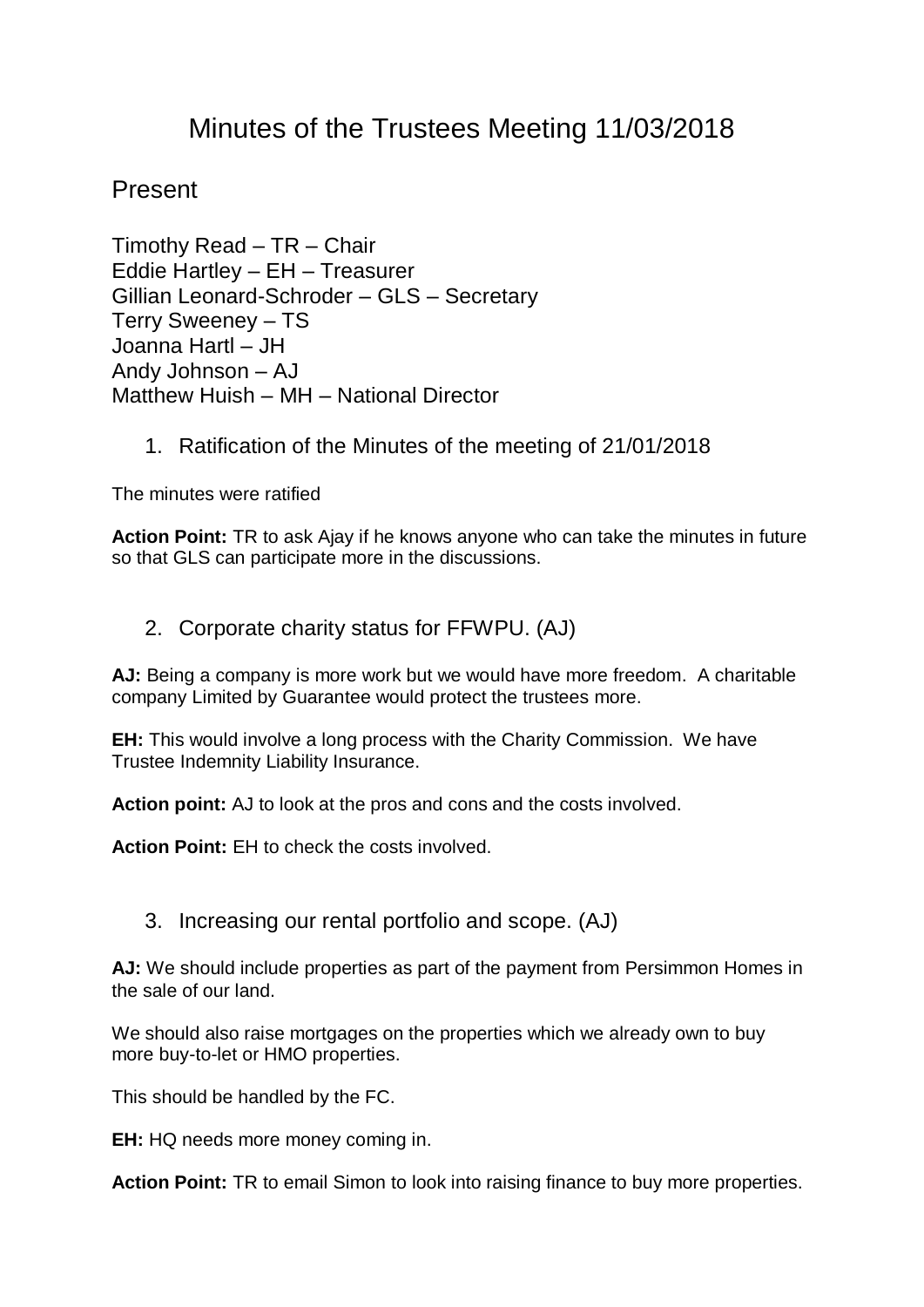**TS** is considering applying to be on the FC.

Persimmon Homes has experience in building, whereas the other two companies have no experience.

**Action Point:** AJ to help Chris Frith to look into finding other possible companies who might be interested in buying the land. We anyway can't complete in one month.

**TR:** We need to make a case to Mike Balcomb.

**TS:** Should we not also consider the opinions of Mr & Mrs Masters, who donated the property to the Charity and have now retired in the village?

**JH:** We could make an Excel chart with tick boxes to see which company fulfils our needs.

**AJ:** We should not waste time as Wiltshire Council will only grant a limited number of planning consents for building projects.

**Action Point:** TR will ask the FC to look for other prospective companies which might be interested in the 5-acre plot. AJ can be involved in discussing leveraging our properties to buy other properties.

#### 4. Objects in our Annual Report

**MH:** The National Council looked at this on Thursday, but we are still waiting for UPF to put forward their objects.

We need to review the objects before the annual report is written. It is a good opportunity to change the objects.

**EH:** We need to decide how much grant to give them .

**Action Point:** TR to talk to Robin and get the UPF objects and send them to MH.

**MH:** the National Council will look at revising our objects.

#### 5. Report on General Data Protection Regulations; Who should implement them? (TR)

TR prepared a Key Changes document on the new General Data Protection Regulation which will come into effect in May. People will have to opt in rather than opting out to allow their data to be shared. They can ask for their data to be deleted. Data breaches have to be reported within 72 hours of the breach. Fines of up to £50,000 can be incurred for mistakes. The Church of England has produced forms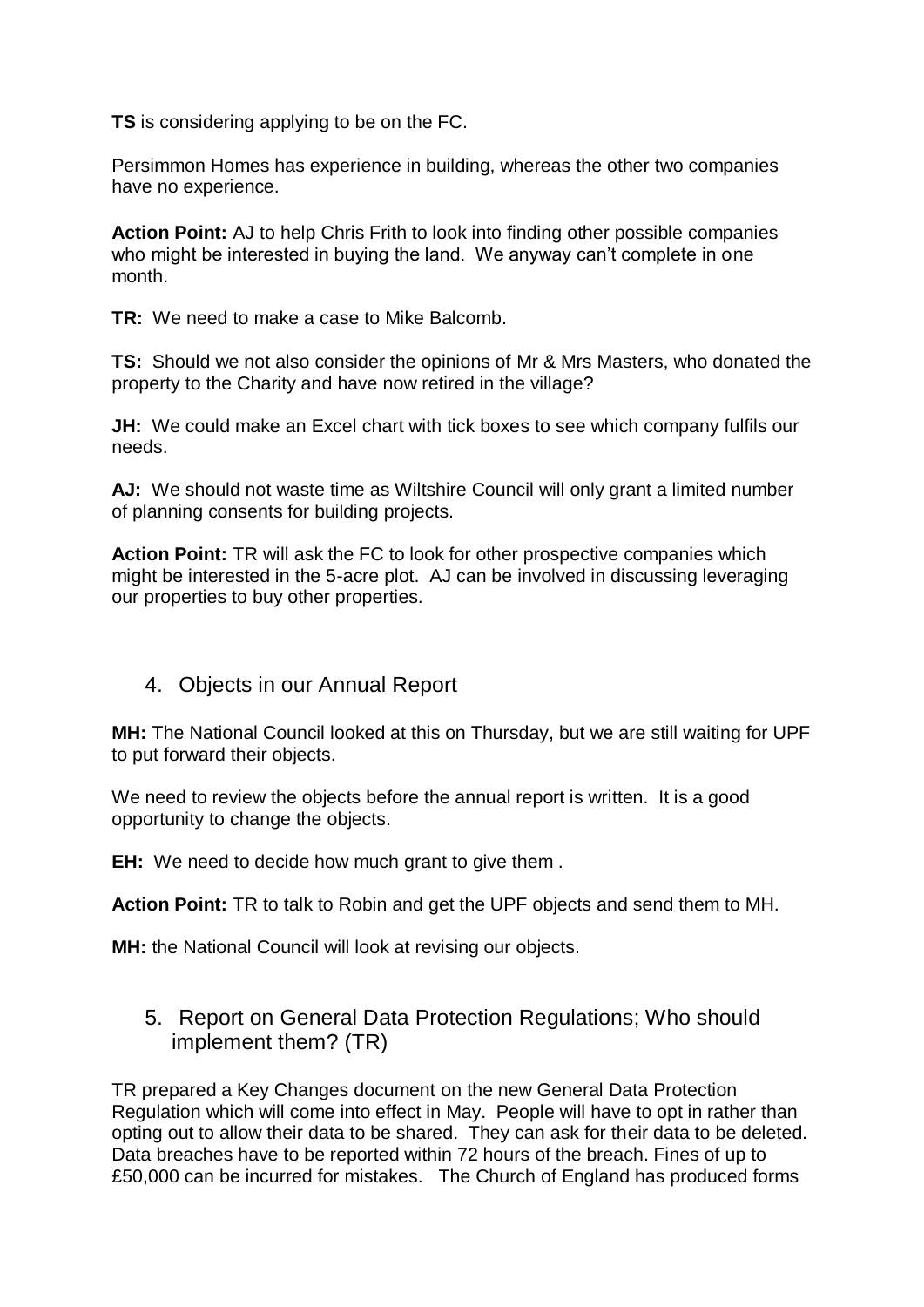for this which we can use. We need to do a Data Protection Impact Assessment and we need to appoint someone to take care of this area.

Tom wants to create a new data management system.

**Action Point:** TR to meet with Tom to see what they can work out.

#### 6. Employment status for staff (AJ)

**TS:** Sylvia has been looking at the staffing situation. We could change the status of the staff to make them self-employed. They would have to do their own tax returns and pay their own national insurance contributions. We could be more creative, i.e. bonus schemes for good performance. They can be more closely monitored if they are on a contract. This could apply to pastors as well. We only need three employees. The national director, a manager for providential affairs and a manager for our commercial operations. Everyone else can be contractual.

**JH:** Some people don't want to do their own tax returns.

**AJ:** We could give them support with this.

**TR:** The National Council should discuss this.

**EH:** Terry could do appraisals for Julian and Tom could sign it off.

**MH:** We need a part-time person to deal with HR after Sylvia.

**Action Point:** MH to talk to Tom. He should offer Sylvia a three month contract. EH will help people with tax returns.

7. Energy performance certification (EPC ratings) (AJ)

**AJ:** The property managers should make sure that these have been done.

**Action Point:** AJ to ask Julian about Wontner Road and Robert Williamson about Scotland and David Earle about Birmingham.

8. Cleeve House: business rates, responsible person (TR)

**TR:** Garry is looking after Cleeve House from an FC point of view.

9. Finance Committee Future (TR)

TR rang Simon. They are interviewing four candidates for the FC.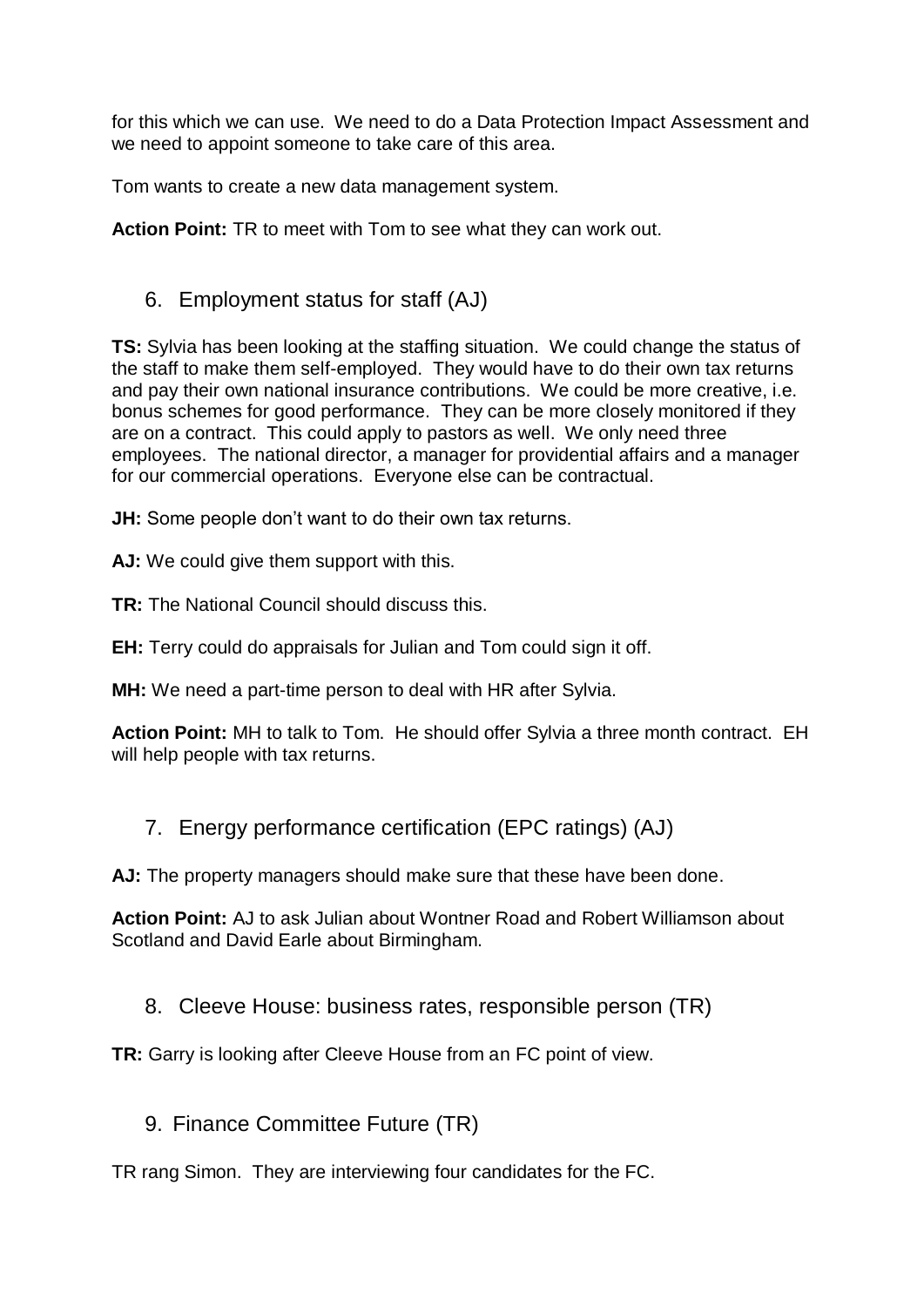**EH:** We want to continue with the FC and we are confident that they will do better once they have a couple of new members.

**Action Point:** TR to write to FC to that effect

- 10. Management accounts do we want a workshop, who should produce them (EH)
- **EH:** No.TS should meet with EH
	- 11. Formalising the trustees' operating procedures (for the governance document)

The National Council is writing a report about how the C of C works.

**Action Point:** TR to create a formal document on how many trustees there should be, how we vote, resignations, removals, no confidence etc.

#### 12. Future staff employment prospects (TR)

**TR:** We need a step-by-step process of change.

The Barrett Values Centre has a system of measuring the values of employers of a company or an organisation. TR is building up a certain vision which involves more part-time work.

**JH:** We don't have a business model. The transition between full-time volunteers and part-time paid employees has not been managed well.

**TR:** If we had a strong CEO on the operations side, this would improve things.

13. Deeds of appointment and retirement (TR)

Deeds of appointment and retirement were signed by all trustees.

14. Report on the Treasurer's current work (EH)

**EH:** Working with Jenny (NN) to find a new auditor. The accounts need to be in by the end of October. The trustees subsequently reviewed and then voted on three